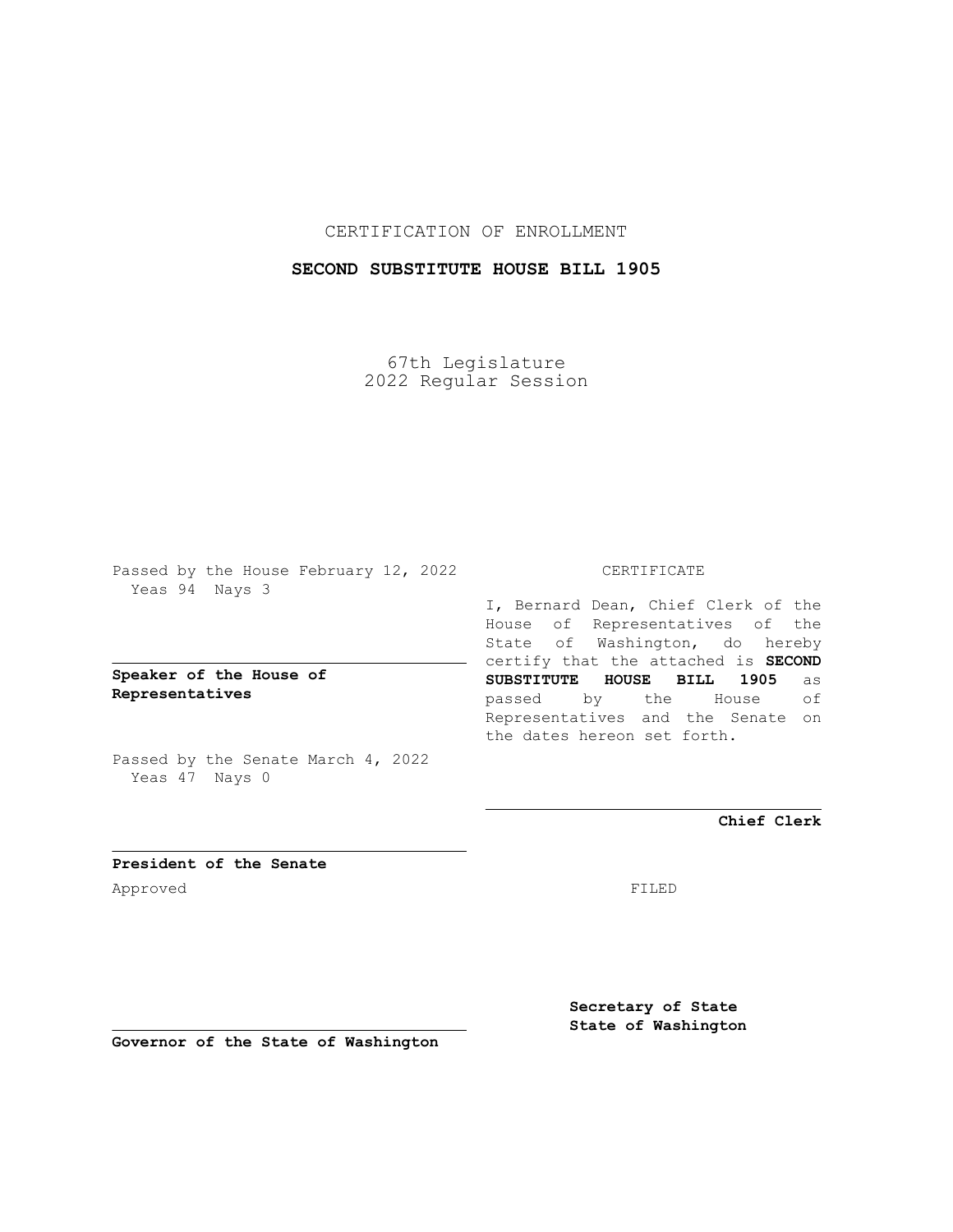#### **SECOND SUBSTITUTE HOUSE BILL 1905**

Passed Legislature - 2022 Regular Session

# **State of Washington 67th Legislature 2022 Regular Session**

**By** House Appropriations (originally sponsored by Representatives Senn, Macri, Berry, Leavitt, Taylor, Ryu, Santos, Simmons, Peterson, Chopp, Goodman, Ormsby, J. Johnson, Dolan, Eslick, Ramel, Kloba, Callan, Frame, Davis, Bateman, Harris-Talley, Valdez, and Pollet)

READ FIRST TIME 02/07/22.

1 AN ACT Relating to reducing homelessness for youth and young 2 adults discharging from a publicly funded system of care; adding a 3 new section to chapter 43.216 RCW; adding new sections to chapter 4 43.330 RCW; creating new sections; providing an effective date; and 5 providing an expiration date.

6 BE IT ENACTED BY THE LEGISLATURE OF THE STATE OF WASHINGTON:

 NEW SECTION. **Sec. 1.** (1) The legislature finds that young people discharging from publicly funded systems of care are at increased risk of homelessness. Youth and young adults experiencing homelessness face traumatic events at a higher rate than their peers who have stable housing. Homelessness has long-term impacts on brain development and well-being and creates barriers to education and employment.

 (2) RCW 43.330.720 establishes a goal that any unaccompanied youth discharged from a publicly funded system of care in our state will be discharged into safe and stable housing. The office of homeless youth prevention and protection programs and the department of children, youth, and families published the improving stability for youth exiting systems of care report in 2020 outlining steps to achieve this goal. These steps provide a multipronged approach to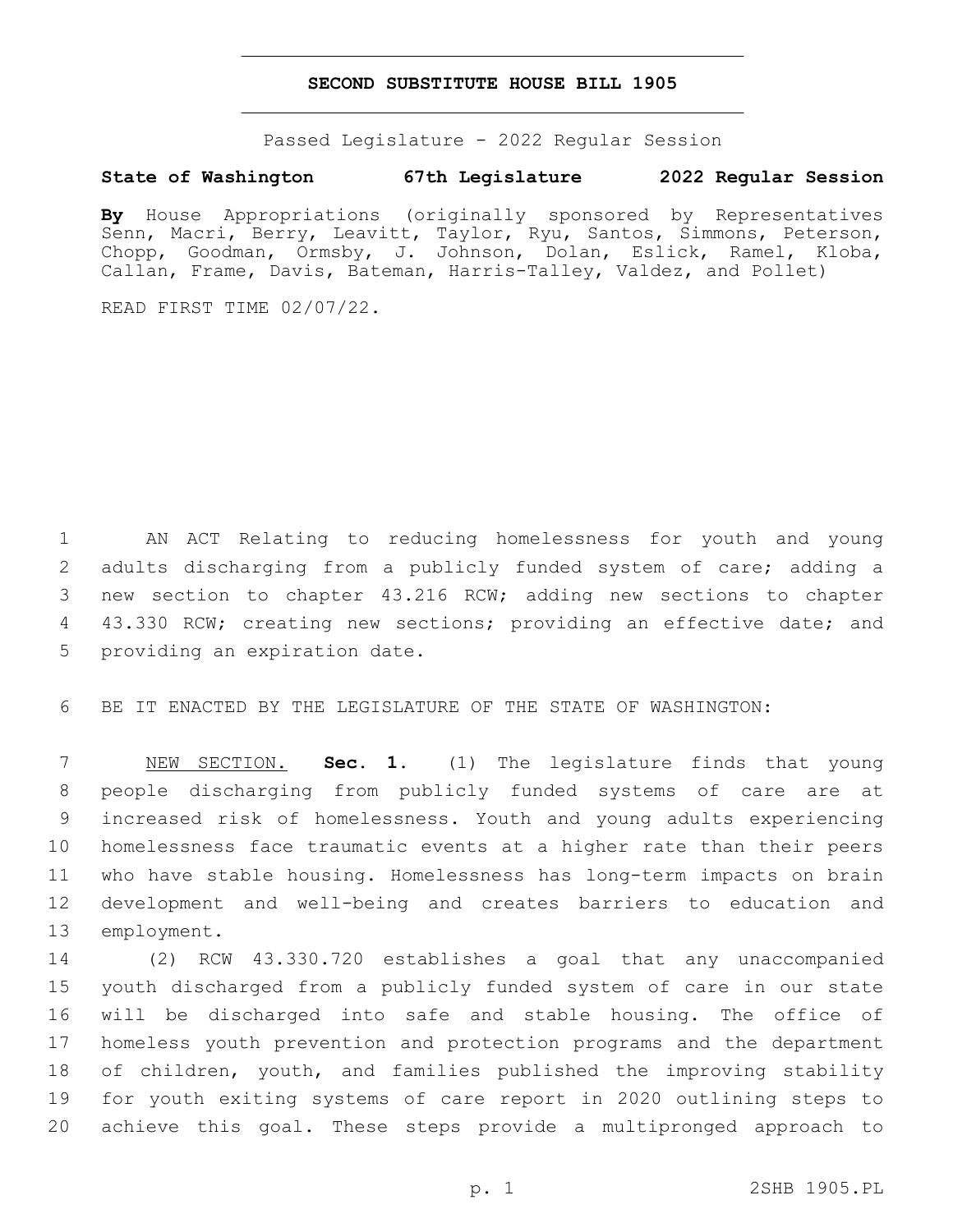ensure youth exit publicly funded systems of care into safe and 2 stable housing, including:

 (a) System-level support while youth are in the custody of publicly funded systems of care to ensure effective transition from 5 care;

 (b) Community-level connections and services to provide support 7 when youth transition back to the community; and

(c) Resources to secure and maintain stable housing.

 (3) The legislature intends to implement community services, system response, and flexible resources to support the goal established under RCW 43.330.720 that youth discharged from publicly funded systems of care are discharged into safe and stable housing with the appropriate supports in place to provide a strong footing.

 NEW SECTION. **Sec. 2.** A new section is added to chapter 43.216 15 RCW to read as follows:

 (1) The department, in coordination with the office of homeless youth prevention and protection programs, the department of social and health services, and the health care authority, shall develop and implement a rapid response team that is prepared to respond appropriately to support youth and young adults exiting a publicly funded system of care. As part of the development and implementation 22 of the rapid response team, the department shall develop and 23 implement a system for:

 (a) Identifying youth and young adults that should be served by 25 the rapid response team;

 (b) Initiating use of the rapid response team in a timely manner 27 that will allow for the best possible transition planning; and

 (c) Locating services and connecting youth and young adults with 29 those services to establish stability.

 (2) The rapid response team developed under this section may provide assistance and support to youth and young adults who are at risk of becoming homeless and who are exiting a publicly funded system of care with the goal of securing appropriate housing and other supports for the youth or young adult. If there is no housing identified for a youth or young adult upon exit, the rapid response team shall meet before a youth or young adult transitions out of a publicly funded system of care to allow the youth or young adult to better prepare for the exit. The assistance and support provided under this subsection should occur as soon as possible, particularly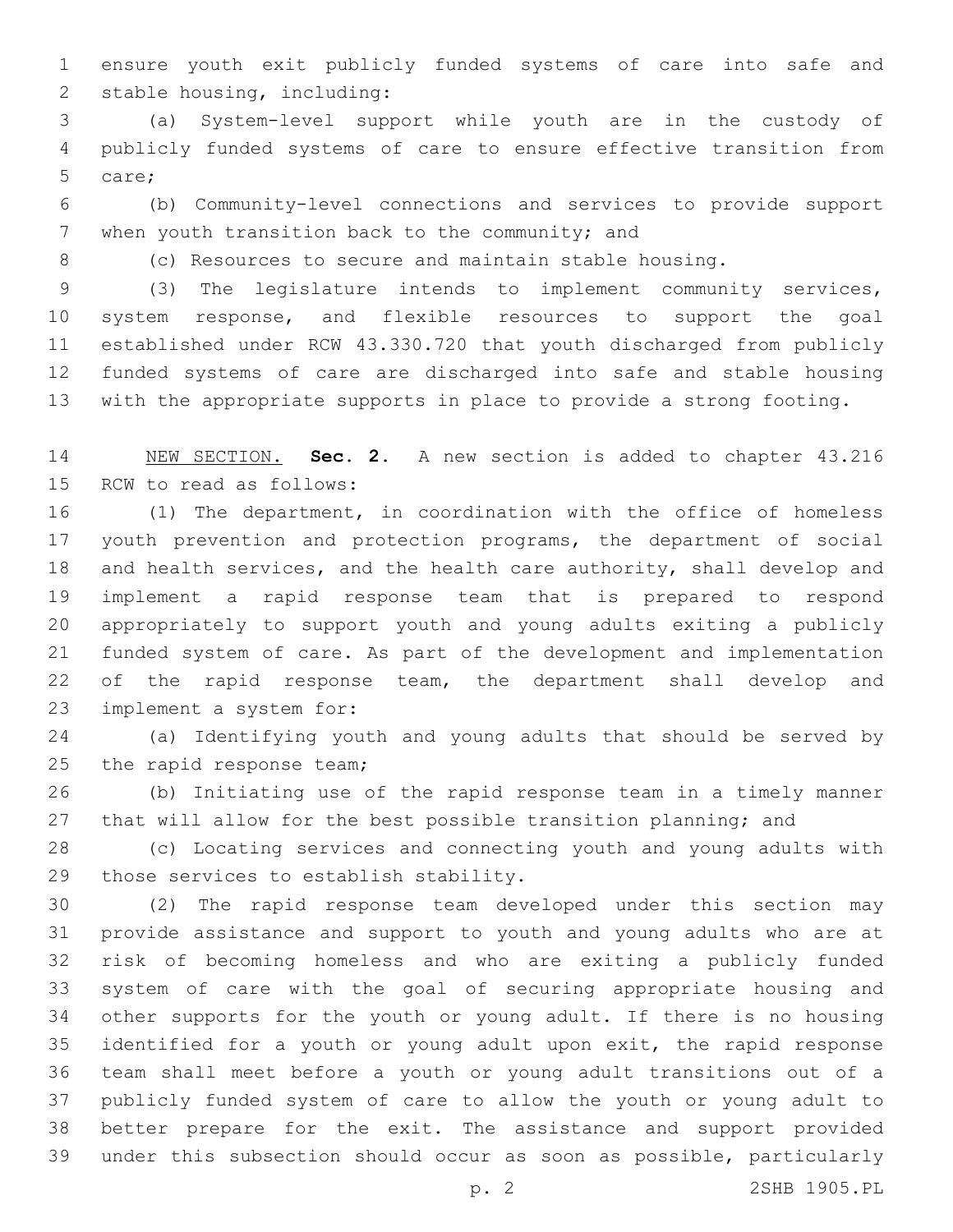1 if a youth or young adult presents risk factors that place the youth 2 at higher risk of possible homelessness.

3 (3) Any of the following individuals may refer a youth or young 4 adult to the rapid response team:

- 5 (a) A youth or young adult themselves;
- (b) A family member of a youth or young adult;6

7 (c) An advocate for a youth or young adult;

(d) An educator;8

9 (e) A law enforcement officer;

10 (f) An employee of the department or the office of homeless youth 11 prevention and protection programs;

12 (g) A service provider contracting with or licensed by the 13 department;

14 (h) A behavioral health service provider serving a youth or young 15 adult; or

16 (i) A service provider contracting with the office of homeless 17 youth prevention and protection programs.

18 (4) For the purposes of this section:

19 (a) "Publicly funded system of care" has the same meaning as 20 provided in RCW 43.330.720;

 (b) "Rapid response team" means a team of representatives from relevant state agencies that meet to respond to complex cases involving a youth or young adult located anywhere in the state exiting a publicly funded system of care to support those youth or young adults with the goal of securing appropriate housing and other supports for the youth or young adult. Services and supports under this section must incorporate youth or young adult voice and choice. The services under this section must be responsive to the individual needs of each youth or young adult and may include, but are not 30 limited to:

- 31 (i) Behavioral health services;
- 32 (ii) Civil legal aid;
- 33 (iii) Peer support;
- 34 (iv) Family reconciliation or engagement services;
- (v) Employment support;35
- 36 (vi) Education support;
- 37 (vii) Case management;
- 38 (viii) Housing and financial support; or

39 (ix) Other navigation support to secure safe and stable housing; 40 and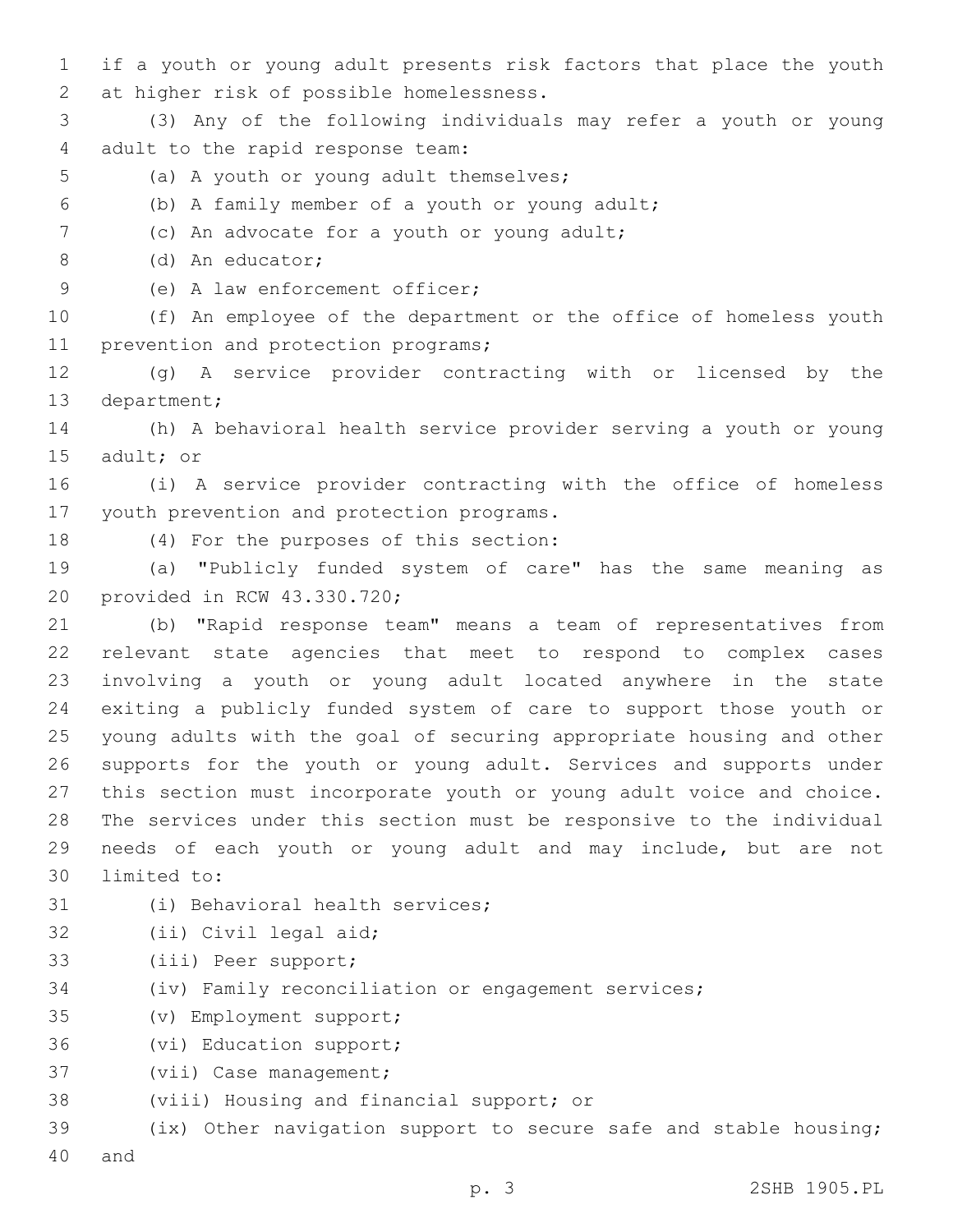(c) "Youth" and "young adult" have the same meaning as provided 2 in RCW 43.330.702.

 (5) By November 1, 2023, and annually thereafter, the department, in coordination with the office of homeless youth prevention and protection programs shall provide a report to the legislature and the governor including data and recommendations related to the rapid response team created in this section. The report required under this subsection must be submitted in compliance with RCW 43.01.036. The report required under this subsection must include the following:

 (a) The number of people referred to the rapid response team and 11 the types of people making referrals to the rapid response team;

 (b) The demographic data of the people served by the rapid 13 response team;

 (c) The types of services identified as needed for the people 15 served by the rapid response team;

 (d) The availability of the services identified as needed for the 17 people served by the rapid response team; and

 (e) The barriers identified to adequately address the needs of people referred to the rapid response team and recommendations to 20 address those barriers.

 NEW SECTION. **Sec. 3.** A new section is added to chapter 43.330 22 RCW to read as follows:

 (1) The office of homeless youth prevention and protection programs, in coordination with the department of children, youth, and families, shall administer flexible funding, subject to the amounts appropriated for this specific purpose, to support persons under the age of 25 exiting publicly funded systems of care that need discrete support or funding to secure safe housing. The flexible funding provided under this section may be provided for immediate needs of the person. A person may receive support under this section more than once. Uses of the flexible funding provided under this section may 32 include, but are not limited to, the following:

(a) Car repair or other transportation assistance;

 (b) Rental application fees, a security deposit, or short-term 35 rental assistance; or

 (c) Other uses that will help support the person's housing stability, education, or employment, or meet immediate basic needs.

 (2) The flexible funding provided under this section may be given 39 to: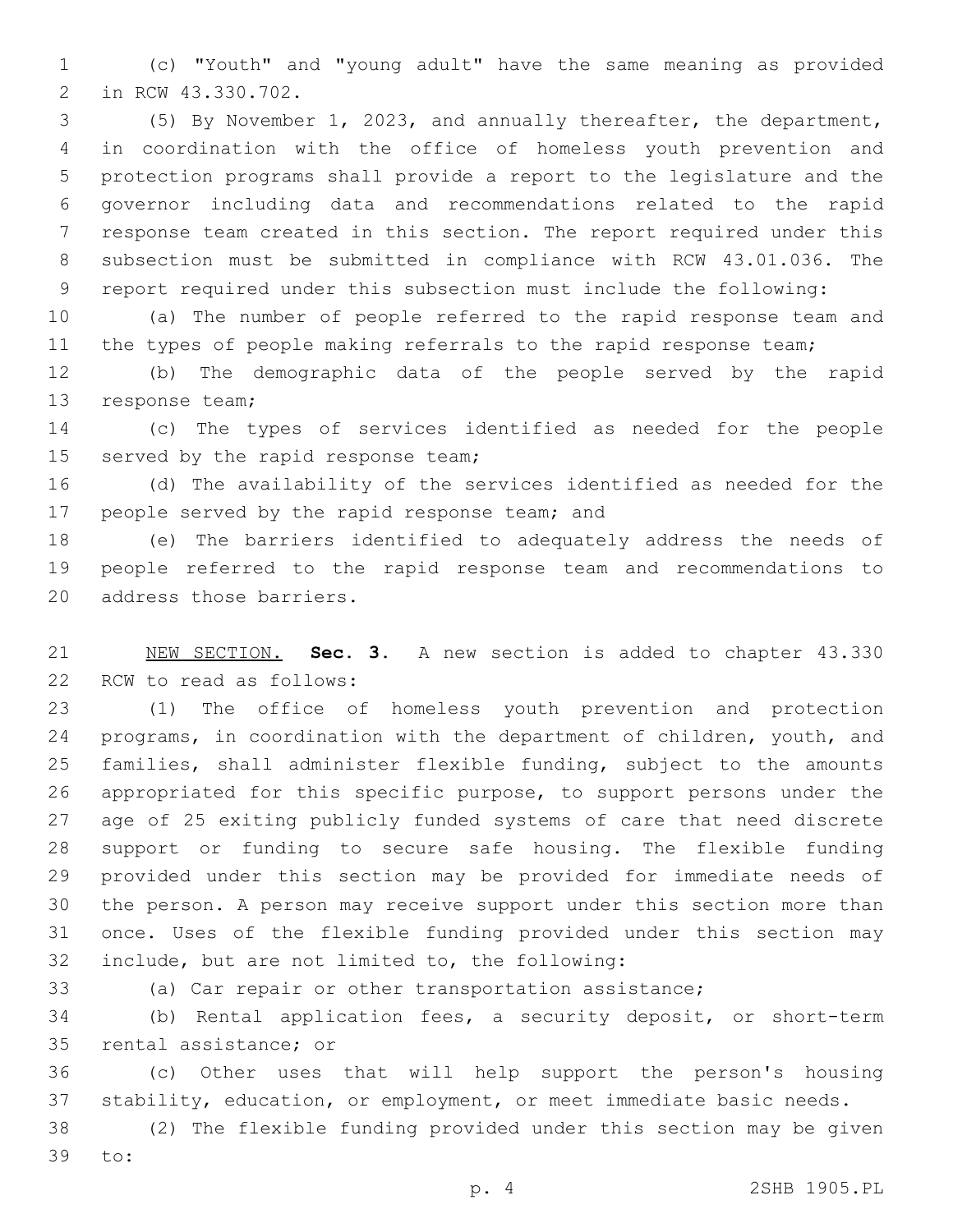- 
- 1 (a) Persons under the age of 25;

 (b) Community-based providers, assisting persons under the age of 25 in planning for discharge and successfully discharging from a publicly funded system of care into safe and stable housing; and

 (c) Individuals or entities, including landlords, providing safe housing or other housing-related support for persons under the age of 25.7

 (3) The office of homeless youth prevention and protection programs shall make training available to publicly funded systems of care and other professionals working with youth exiting publicly funded systems of care on how to access the flexible funds created under this section and best practices to divert youth from 13 homelessness.

 (4) For purposes of this section, "publicly funded system of care" has the same meaning as provided in RCW 43.330.720.

 NEW SECTION. **Sec. 4.** A new section is added to chapter 43.330 17 RCW to read as follows:

 (1) Subject to the amounts appropriated for this specific purpose, the office of homeless youth prevention and protection programs shall select, monitor, and provide funding and assistance for a minimum of six total counties that implement housing stability for youth in crisis programs as described in this section for a 23 period of three years.

 (2) The housing stability for youth in crisis pilot programs must 25 include the following components:

 (a) Regular trainings provided to all appropriate juvenile court 27 staff regarding risk factors and identifiers for youth homelessness;

 (b) An identification and referral system used throughout the juvenile court system where all appropriate court staff use routine data flags to identify youth at risk for youth homelessness and refer youth to the housing stability coordinator described under (c) of 32 this subsection;

 (c) A dedicated housing stability coordinator in each participating county that receives referrals, conducts housing stability assessments with youth and caregivers, connects youth and caregivers with relevant community providers based on assessments, 37 and follows up on referrals;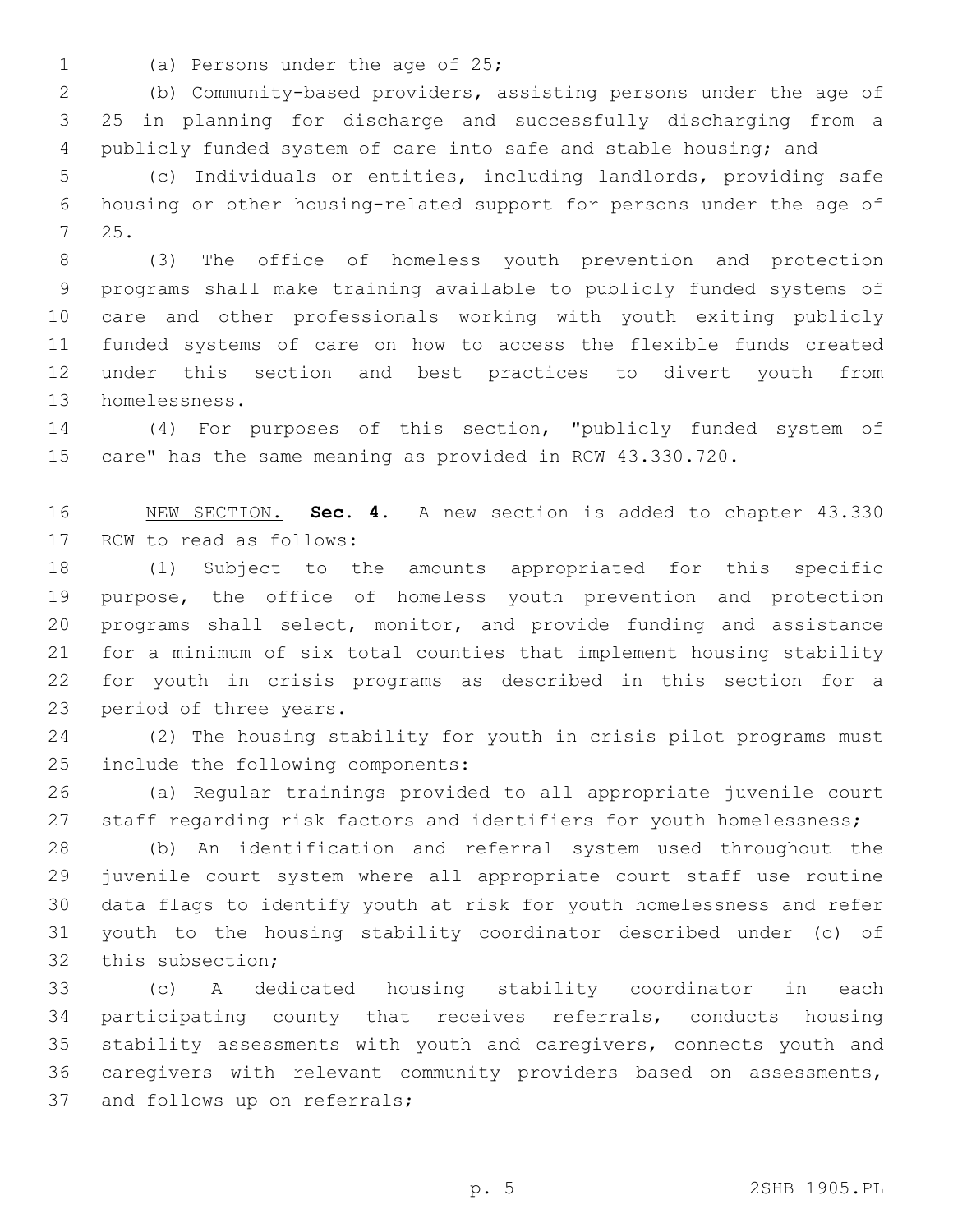1 (d) A model of homelessness prevention services that provides the 2 appropriate amount of intervention based on the youth or family 3 needs; and

4 (e) Coordinated housing services for youth experiencing 5 homelessness.

 (3) By October 1, 2025, and in compliance with RCW 43.01.036, the office of homeless youth prevention and protection programs shall submit a report to the relevant committees of the legislature and the 9 governor that includes:

10 (a) An evaluation of the housing stability for youth in crisis 11 programs that includes outcome data for participants;

12 (b) Recommendations for improving the housing stability for youth 13 in crisis programs; and

14 (c) Recommendation for expanding the housing stability for youth 15 in crisis programs.

16 (4) This section expires July 1, 2026.

17 NEW SECTION. **Sec. 5.** A new section is added to chapter 43.330 18 RCW to read as follows:

 (1) Subject to the amounts appropriated for this specific purpose, the office of homeless youth prevention and protection programs shall provide system of care grants that prevent youth from exiting a publicly funded system of care into homelessness.

23 (2) The system of care grants funded under this section shall 24 provide support to youth exiting a publicly funded system of care and 25 may include:

- 26 (a) Behavioral health services;
- 27 (b) Civil legal aid;
- 28 (c) Peer navigators and support;
- 29 (d) Family reconciliation or engagement services;
- 30 (e) Employment support;
- 31 (f) Education support;
- 32 (g) Case management;
- 33 (h) Housing and financial support; or

34 (i) Other navigation support to secure safe and stable housing.

35 (3) For purposes of this section, "publicly funded system of 36 care" has the same meaning as provided in RCW 43.330.720.

37 NEW SECTION. **Sec. 6.** Section 2 of this act takes effect January 38 1, 2023.